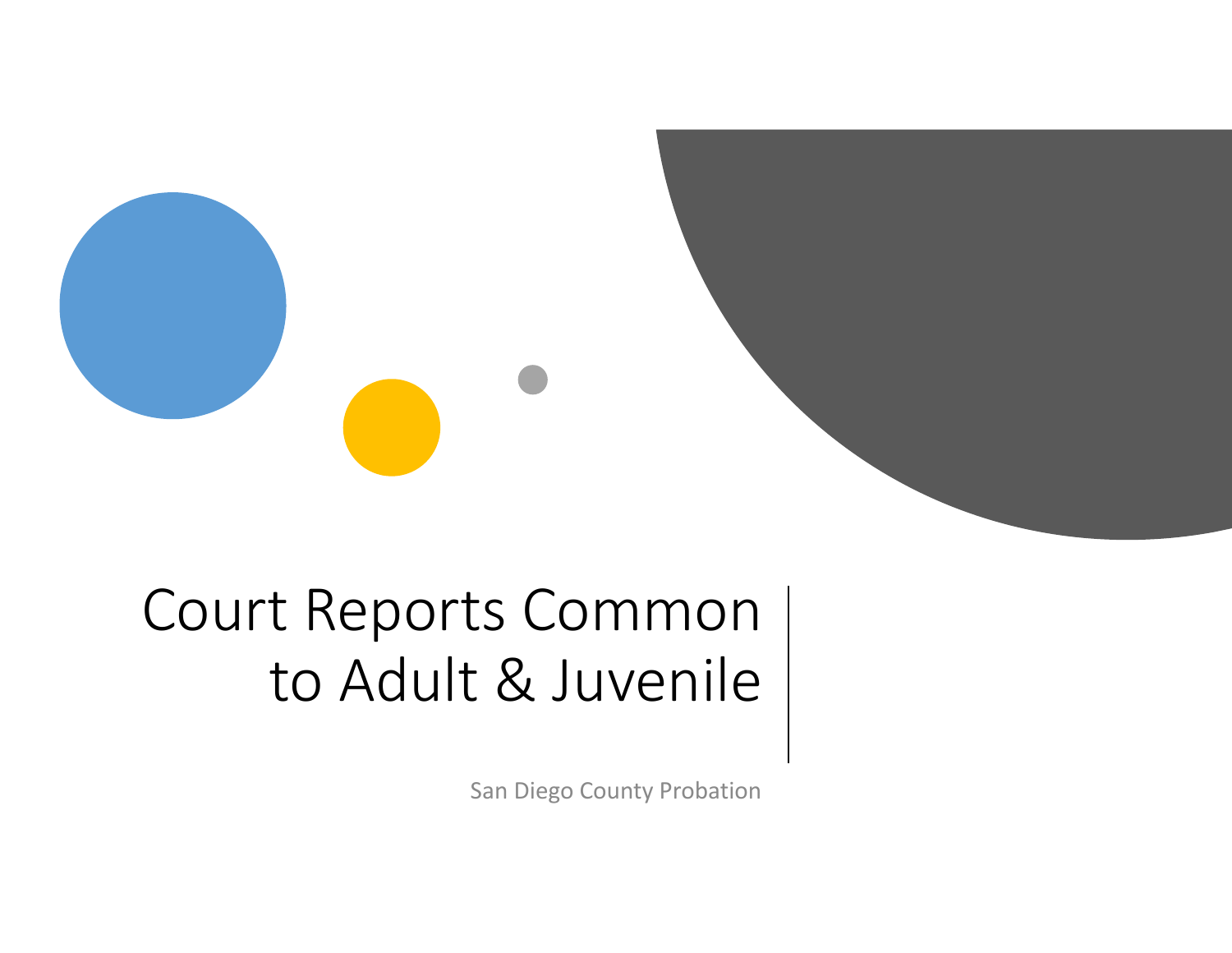### Statutory Authority for Probation Report

#### o WIC280/281

FC1

- o Requires dispositional social study and Court presence
- o Dispositional Social Studies/Juvenile Social Studies (JVSS)
- o Permanency Planning Reports
- o Case Planning Reports
- o Review Hearings
- o WIC707 Reports

#### o PC1203(b)/1203.10

- $\circ$  Requirements for the adult investigation and keeping records
- o Pre‐Sentence Investigations (PSI)
- o Violation Reports
- o Review Hearings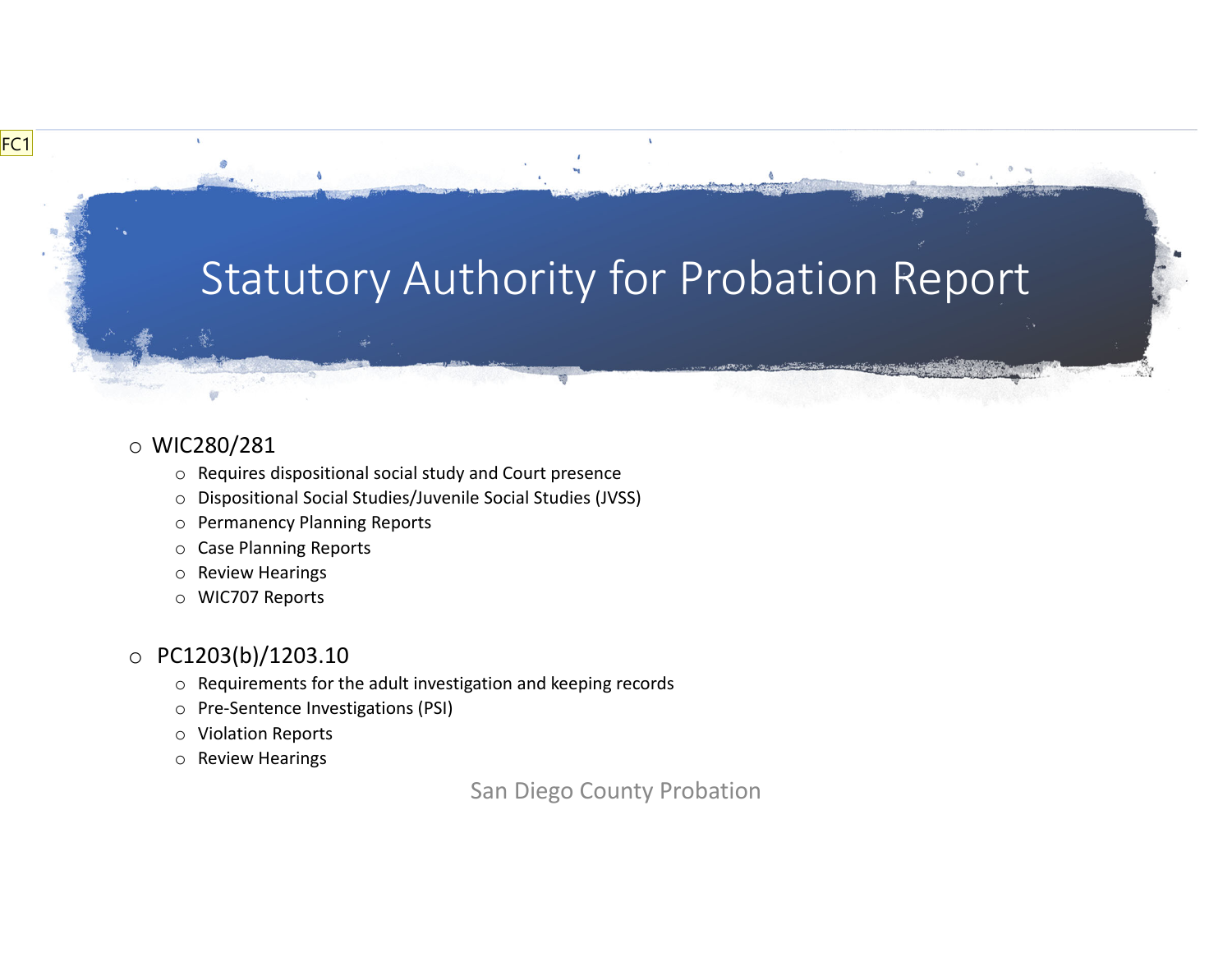#### **Slide 2**

**FC1** Ford, Christine, 9/26/2019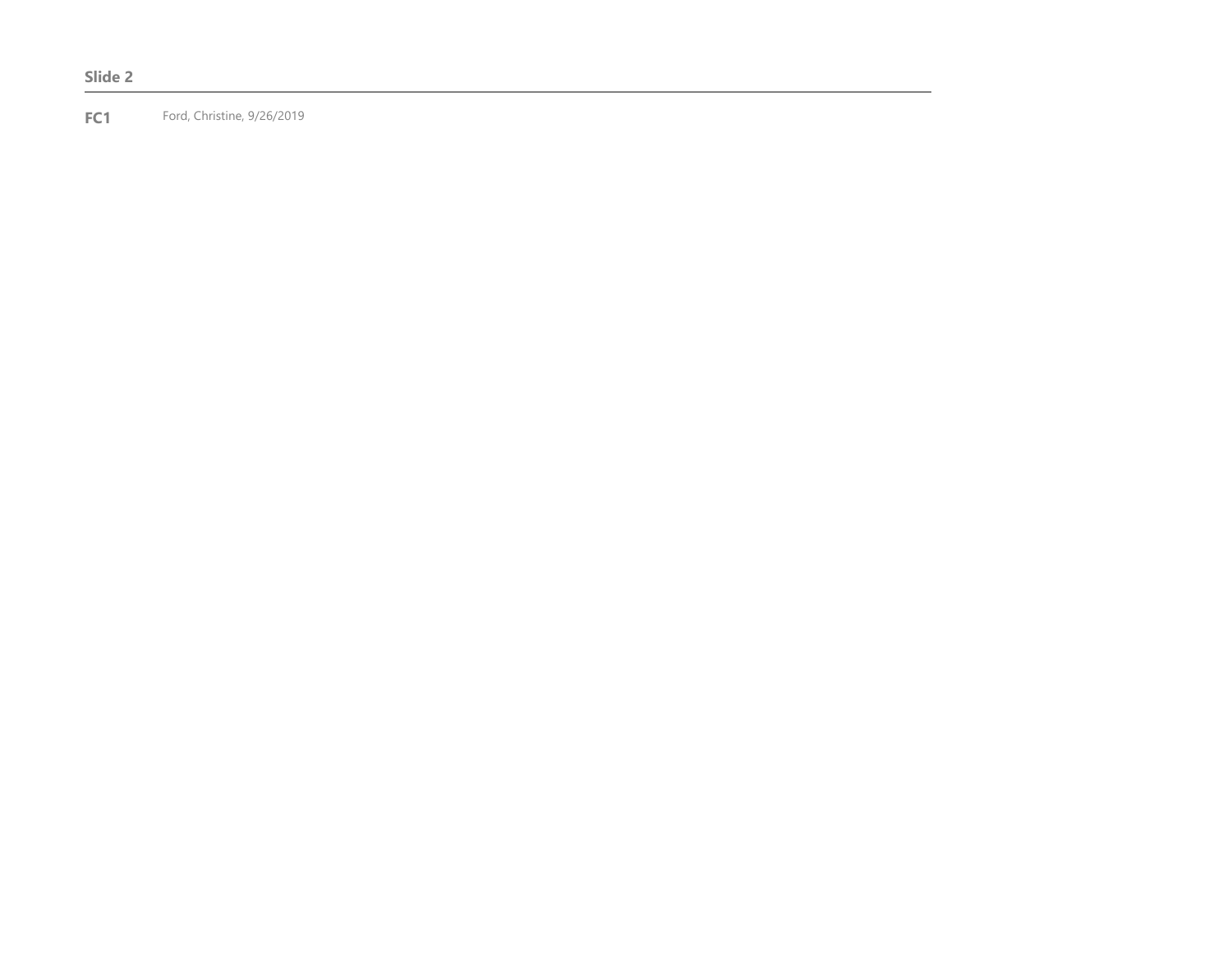# Elements of the Reports

### Mandated Content for Juvenile Reports

### Juvenile Social Studies (JVSS)

#### o Judicial Council Rule 5.768/WIC358.1/PC656.2

o Behavioral Patterns, Social History, Family/Siblings, Permanency Planning, Parental Educational Rights, Victim Information

#### Case Planning (after probation conditions)

#### o WIC636.1/WIC706.5

- o Case plans for probation/placement
- $\circ$  Probation conditions will directly affect case planning

#### Transfer of Jurisdiction to Criminal Division

- o WIC707/PC656.2
- o Behavioral patterns, social history, victim statement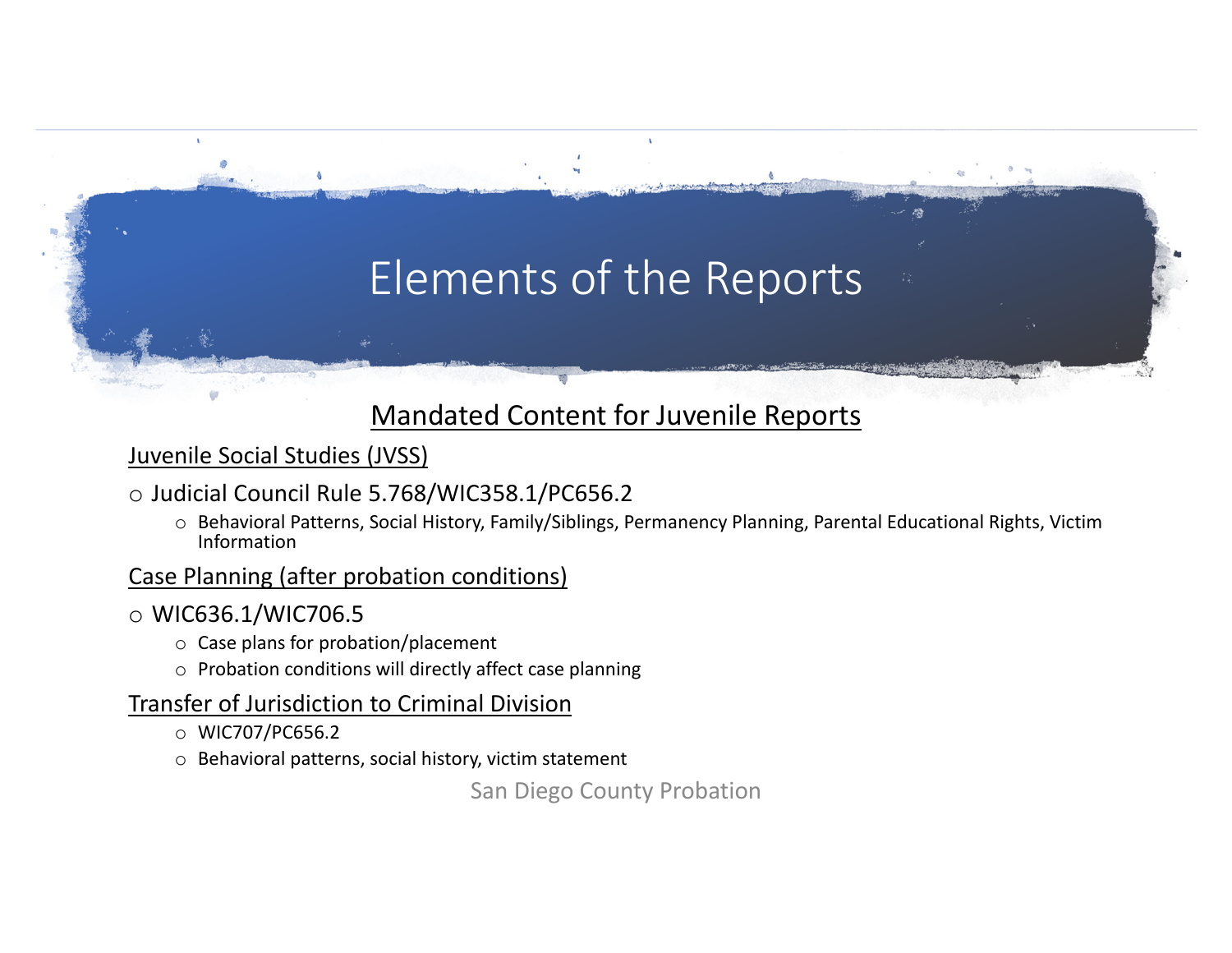# Elements of the Reports Cont.

### Mandated Content for Adult Reports

### o PC1203.10/Rule 4.411.5/PC656.2

- $\circ$  Face sheet with personal identifying information, case number, conviction/date, custody status, plea agreement, codefendant status
- o Facts of offense, victim's statement/loss, defendant's statement, criminal record
- o Adjustment on Probation
- o Defendant's social history including character/temperament
- o Collateral Information
- o Static‐99R (for Sex Offenders)/ODARA (for DV)
- o Probation Eligibility/Suitability
- o Sentencing ‐ Mitigants/Aggravants, PC654, Concurrent/Consecutive
- o Discussion
- o Custody credits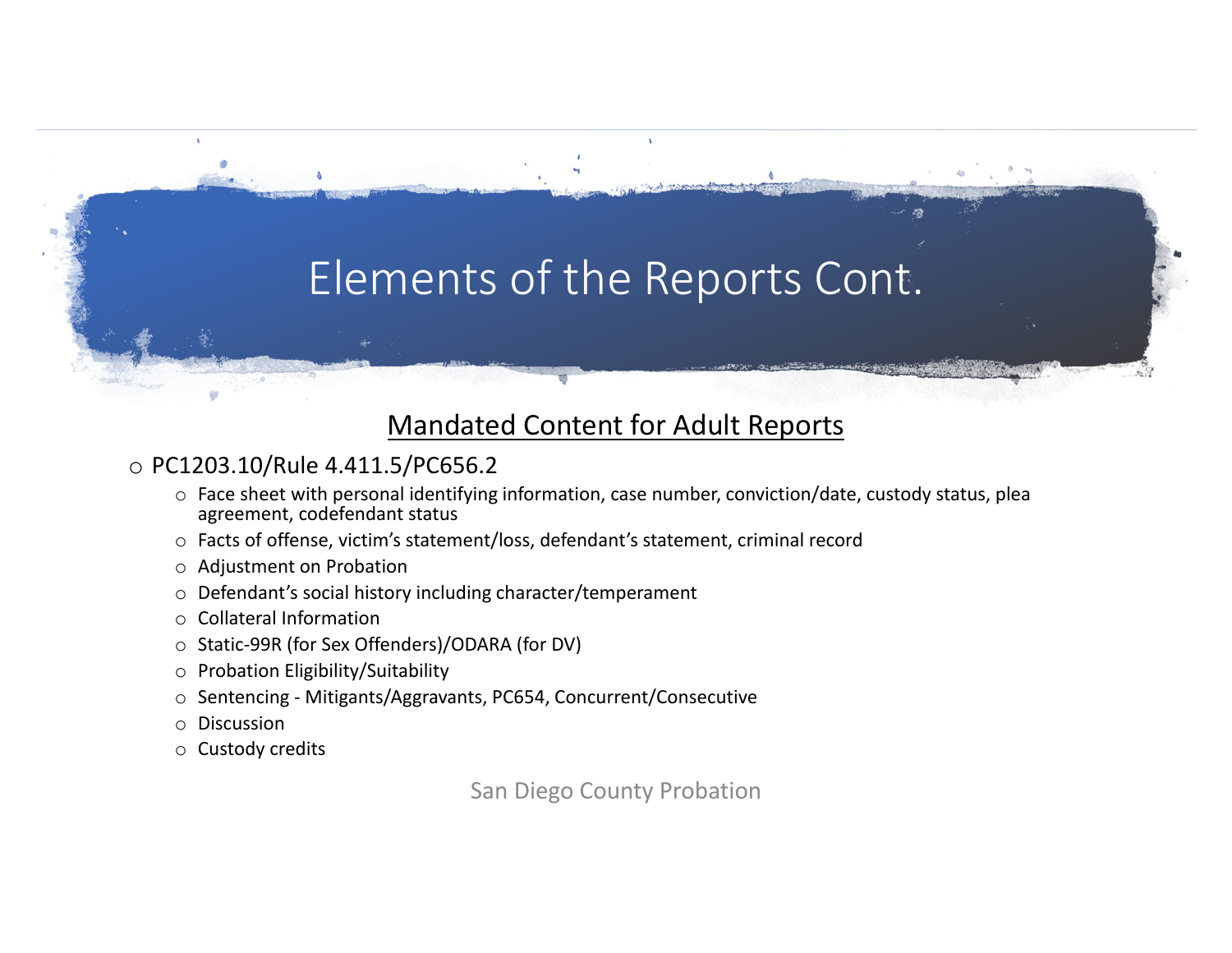## Sources of Offender Information

#### Where Do We Get Our Information?

- o Offender statement
- o RAP/CII sheets
- o Police reports
- o Probation/Parole/PRCS/MSO records
- o Court records
- o School records
- o Mental health records
- o Family/victim statements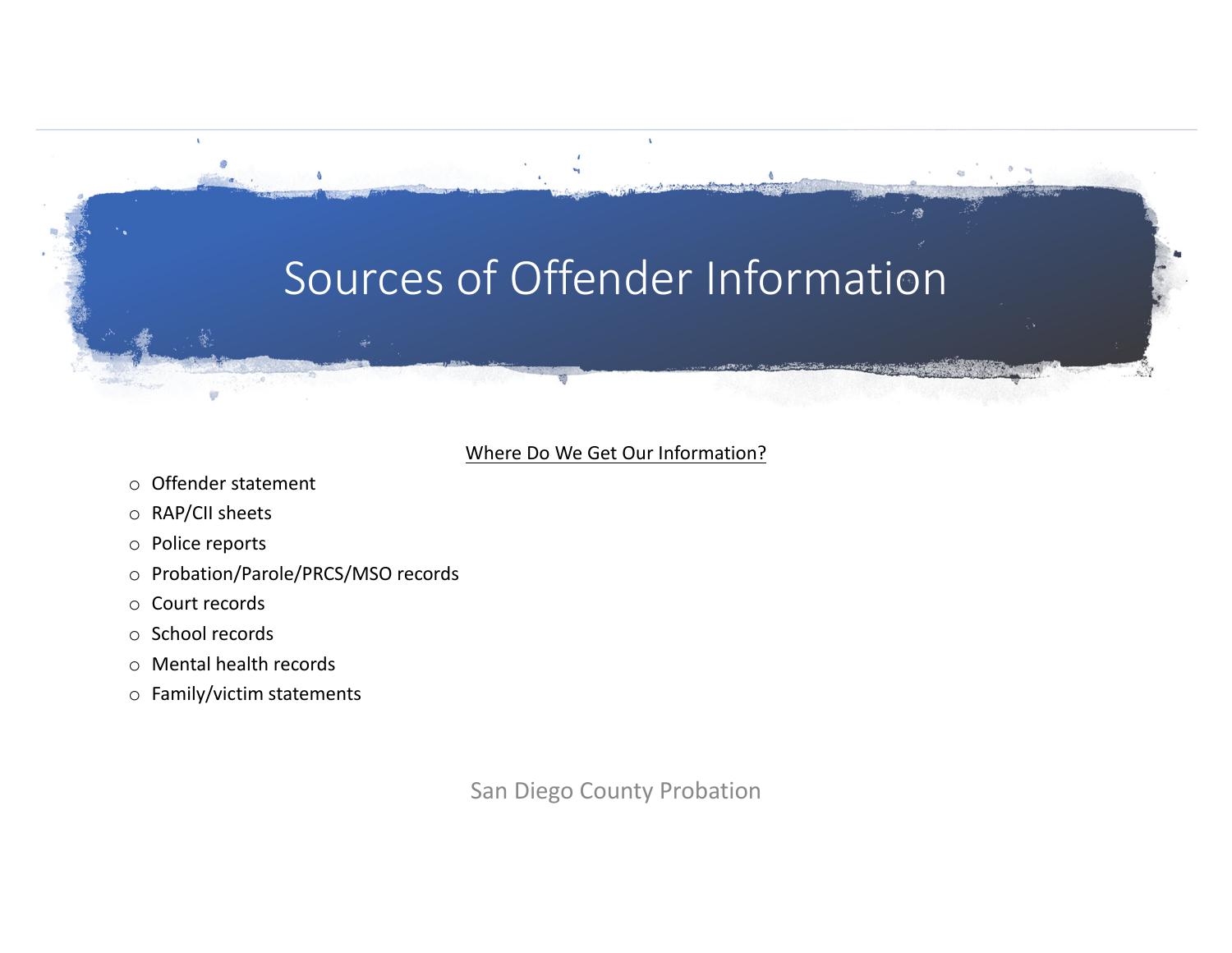# Recommendations

### What to Consider When Recommending Probation Conditions?

- o Community Protection
- o Circumstances of/nexus to offense/victim issues
- o Offender's personal/criminal history
- o Mandated by Law
	- o Registrations per HS11590/PC290/PC186.30/PC457.1
	- o Programs for DUI/DV/Child Abuse
	- o Restraining Orders
	- o GPS/PC1202.8(b)
- o Offender Rehabilitation/Reduce Recidivism